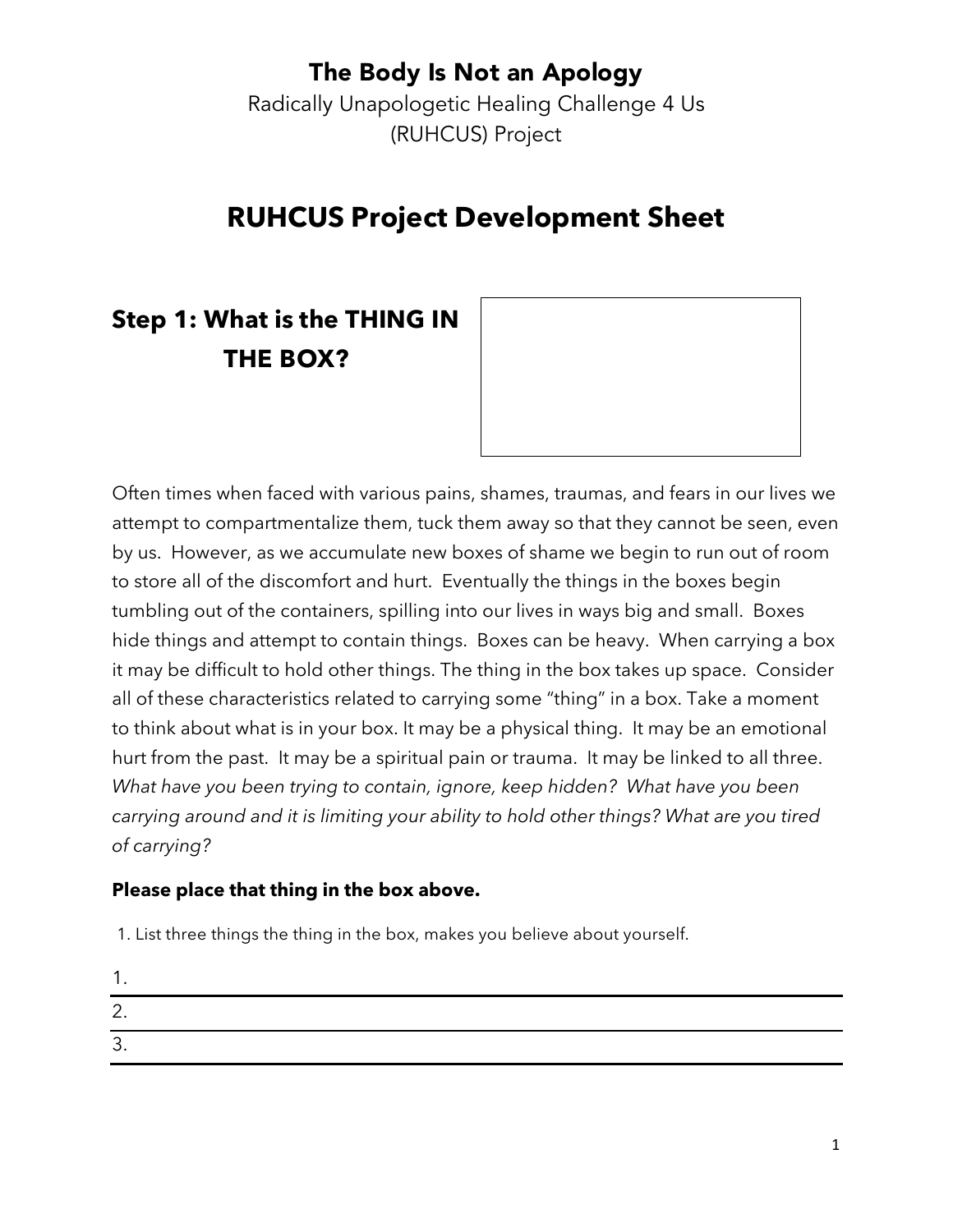### The Body Is Not an Apology Radically Unapologetic Healing Challenge 4 Us (RUHCUS) Project

2. List three things the thing in the box makes you believe others believe about you.

| ◠<br><u>.</u> |  |  |
|---------------|--|--|
| ာ<br>ູ        |  |  |

3. What four things do you do as a result of the thing in the box?

| r<br>. ے |  |  |
|----------|--|--|
| Ω<br>ັບ. |  |  |
| 4.       |  |  |

4. What four things don't you do as a result of the thing in the box?

| 2.              |  |
|-----------------|--|
| ્ર<br>. ب       |  |
| $\Lambda$<br>ᆠ. |  |

5. How does the thing in the box have control/power over you?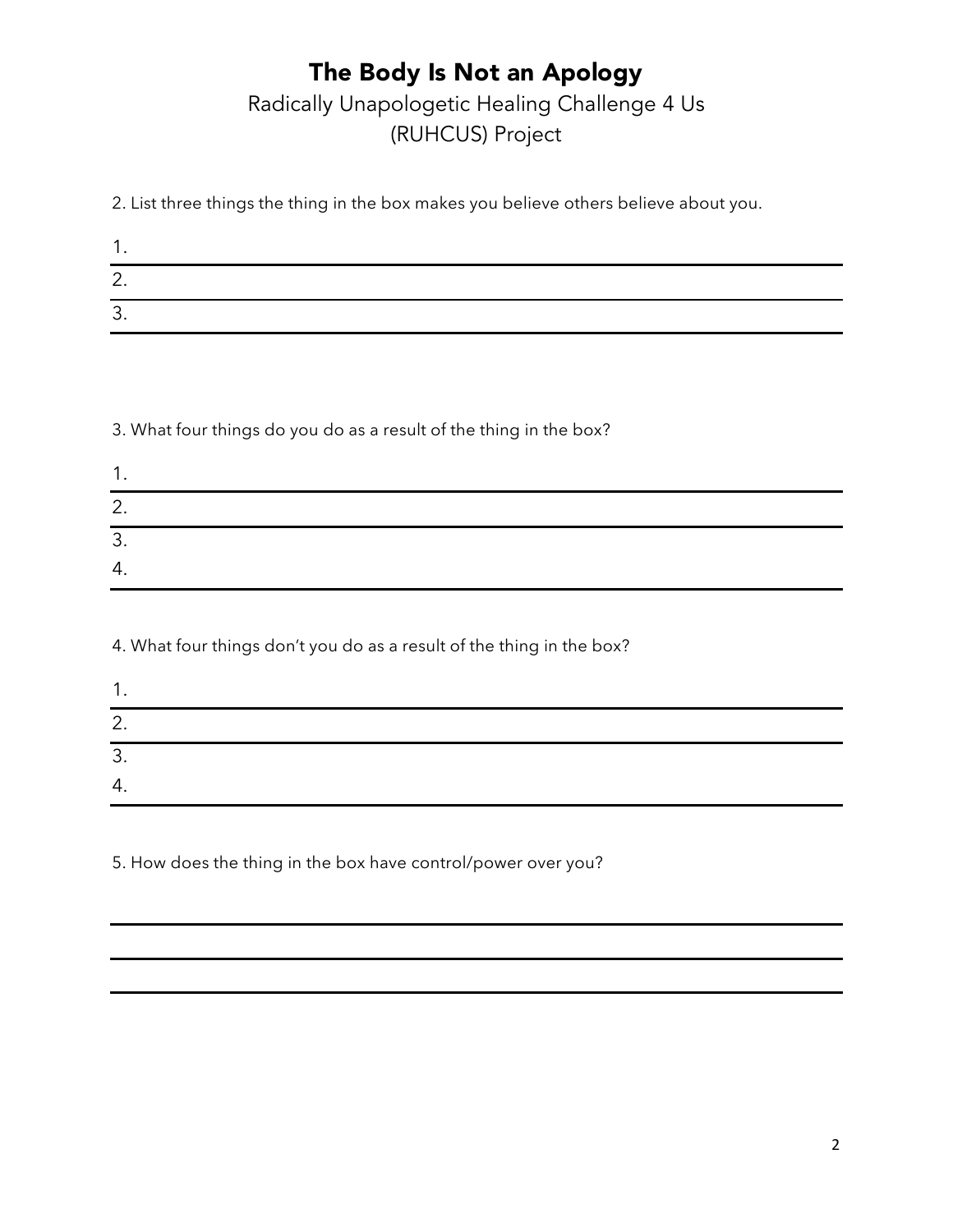Radically Unapologetic Healing Challenge 4 Us (RUHCUS) Project

#### **Step 2a - Taking Back Your Power**

6. What would life be like if the thing in the box had no power?

7. How would you feel?

8. What would be possible in your life?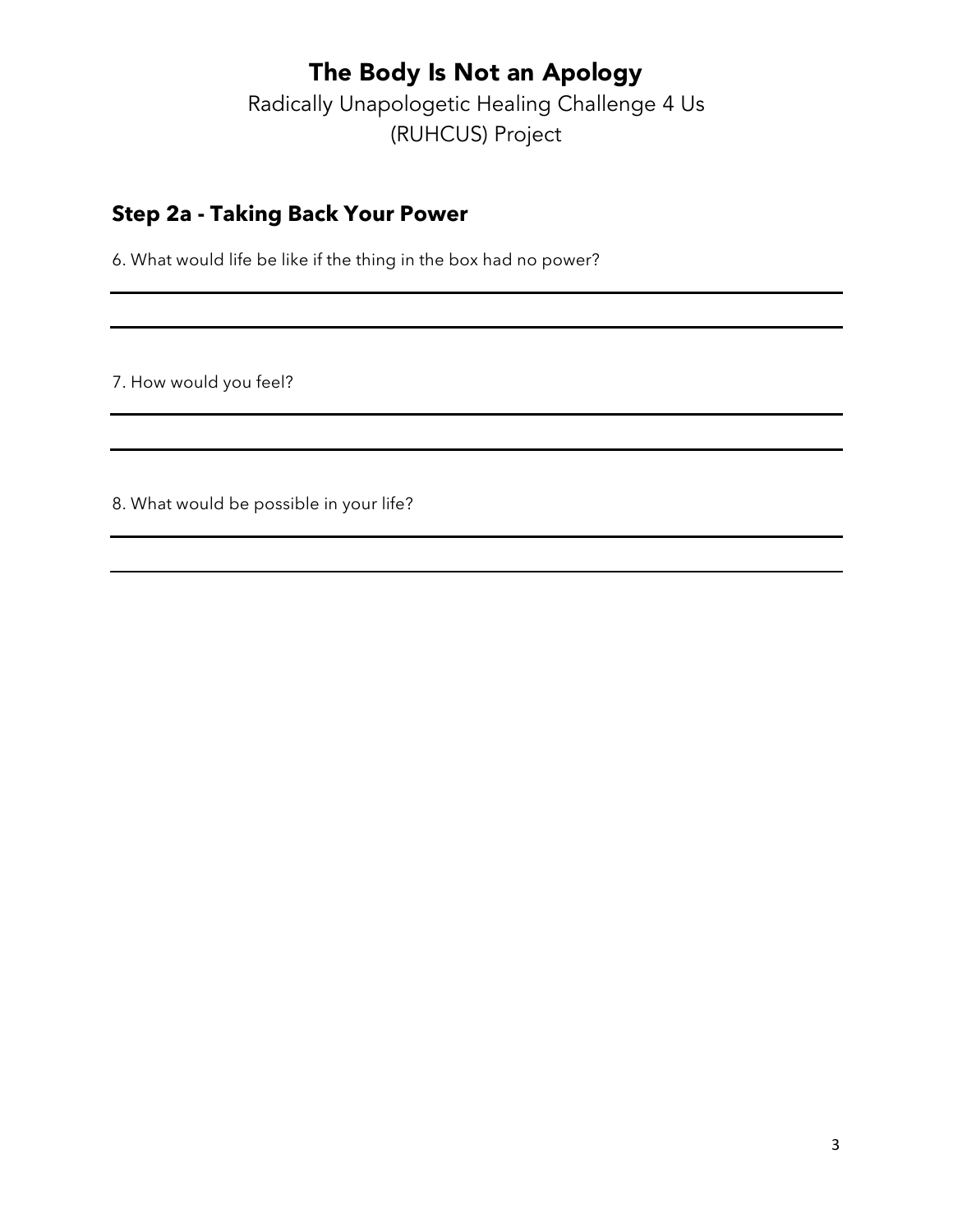Radically Unapologetic Healing Challenge 4 Us (RUHCUS) Project

#### **Step 2b - Imagining the RADICAL**

9. What are you most afraid would happen if you exposed the thing in the box?

10. What is the scariest thing you could do to address the thing in the box?

### **Step 2c - Developing a Ceremony of Acceptance, Honor & Release**

Invite 5 to 10 loved ones to be present at this intentionally created event (people you care deeply about, people who care deeply about you) friends, family, partners etc use technology to invite folks from other areas if need be.

11. List 5 to 10 people you will invite to participate in your RUHCUS ceremony and why?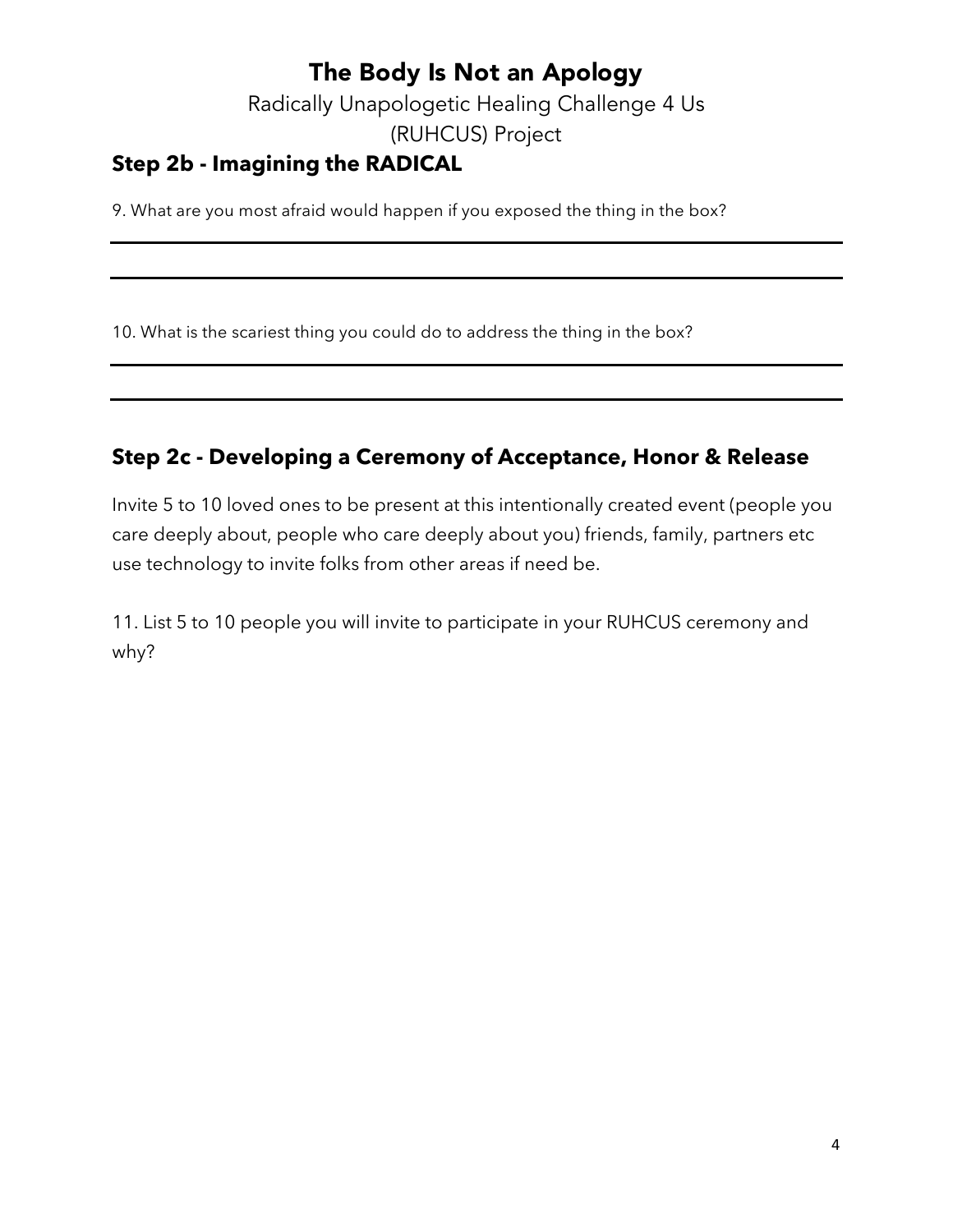### Radically Unapologetic Healing Challenge 4 Us (RUHCUS) Project

Engage in a ceremonial activity that **accepts, honors, and releases** you from your shame, pain, hurt, fear, trauma.

*Acceptance is understanding that what was in the box has served you in some way.*

12. List three things you have gained from having the thing in the box?

| £<br><u>.</u>             |  |  |
|---------------------------|--|--|
| ∽<br>$\ddot{\phantom{0}}$ |  |  |

*Honor allows us to recognize that the need to put the thing in the box was born out of truth. It was something we developed because we needed it for survival.*

13. List two ways having the thing in the box has served you.

14. List two ways having the thing in the box has protected you.

| <u>.</u> |  |  |
|----------|--|--|

*Release allows us to see that the thing and the box is not serving us anymore and take our power back.*

15. List 4 things you would do if the thing in the box no longer had power

1.

2.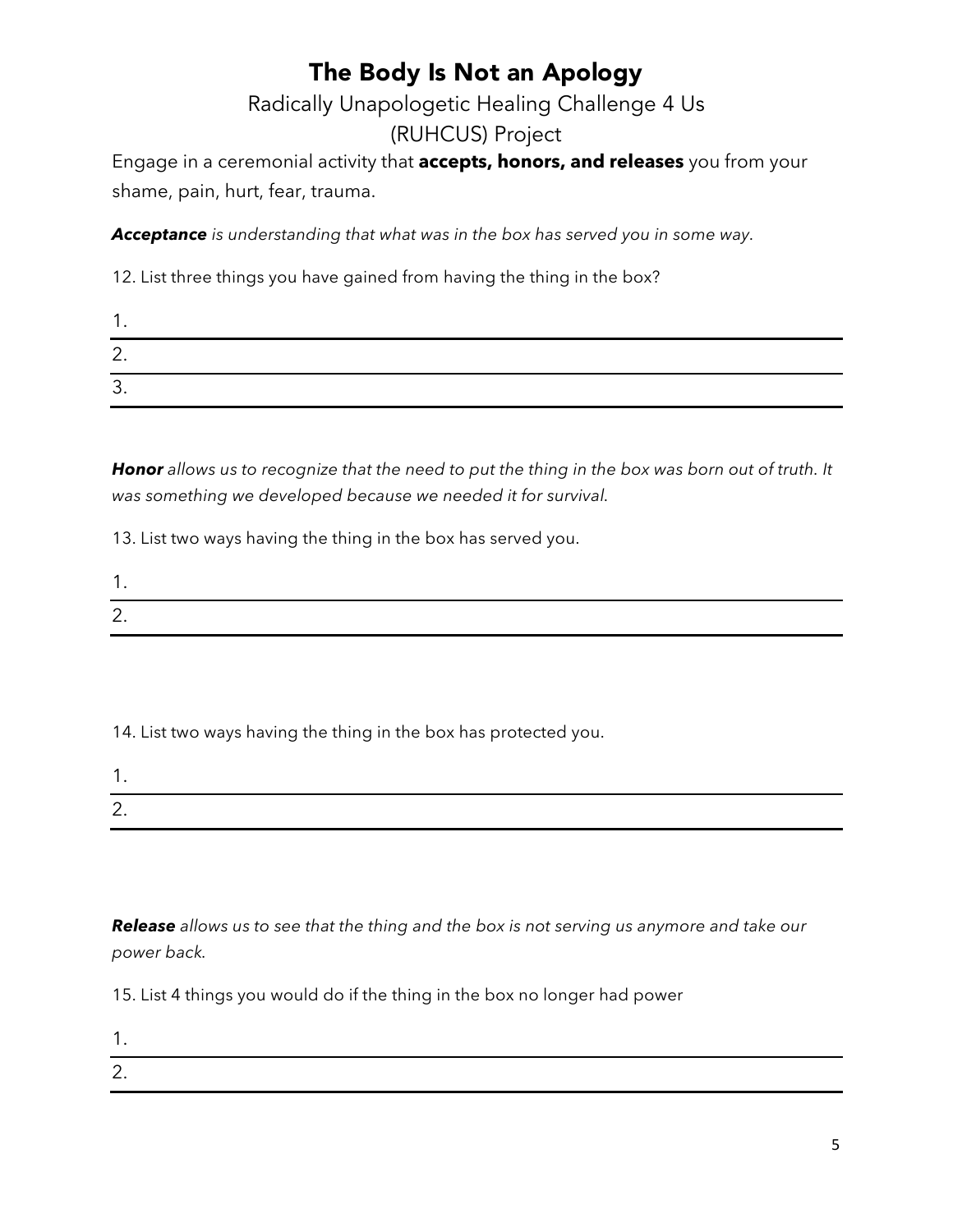Radically Unapologetic Healing Challenge 4 Us (RUHCUS) Project

3. 4.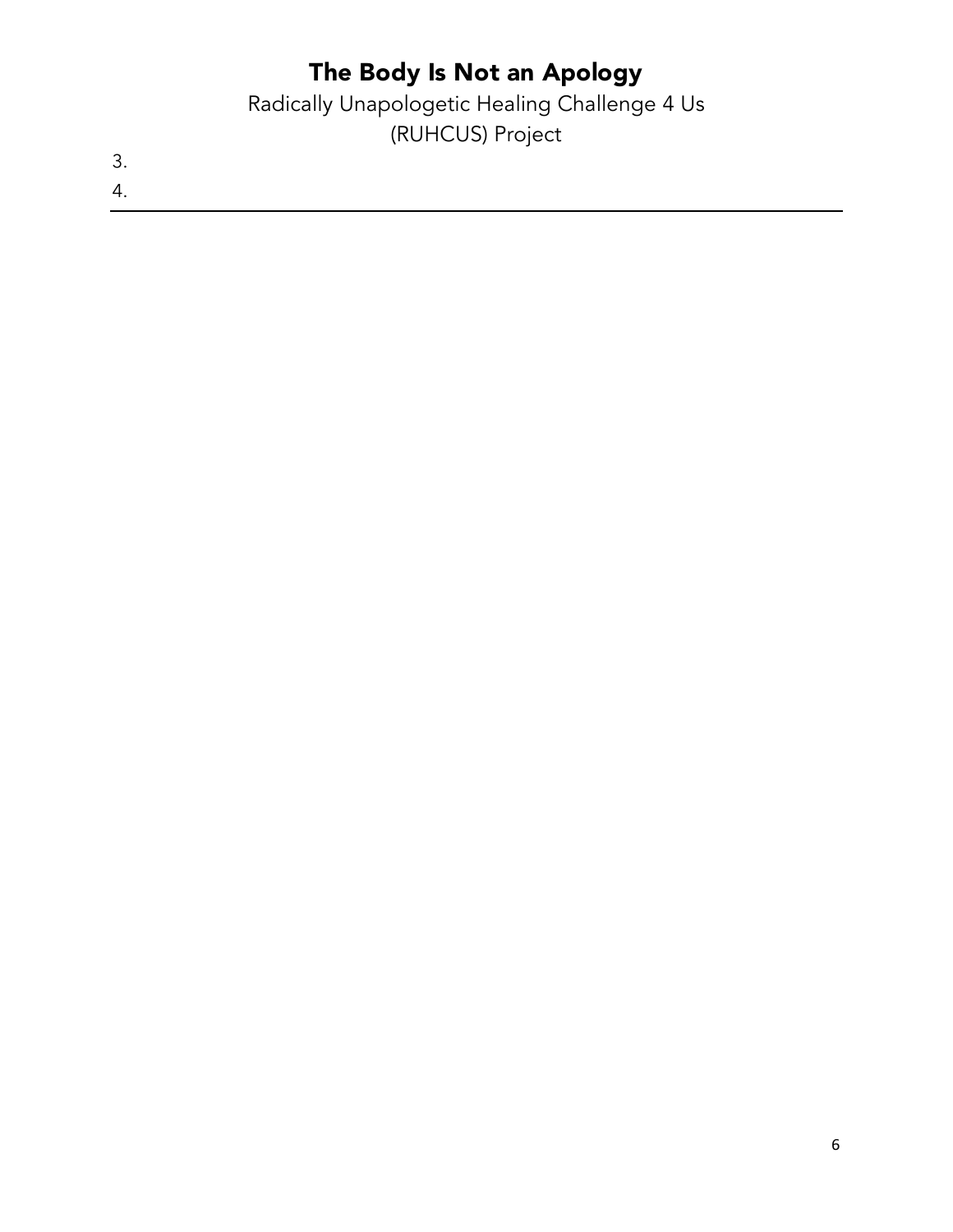### Radically Unapologetic Healing Challenge 4 Us (RUHCUS) Project

Think of an activity that is tactile, symbolic and visual i.e. writing, cutting, posting etc) to address your RUHCUS issue. Ask the people you have invited to help you create your RUHCUS ceremony.

*Ceremonial Examples include*: In a bowl you will have written on separate slips of paper all the reasons you adopted the issue you want healing from: *What do you feel like it gave you? What historical pains are attached to it?* In the presence of the group you will read aloud each sheet of paper. After each one you will say aloud how it is no longer serving you. You will then pass the basket around and each person in the ceremony will take one of the slips, rip it, while stating that they wish to release you from whatever is on the sheet. *Ex" today I release you from … words of shame that were spoken to you as a teenager. I replace that with a belief that whole, vibrant and loved.* Each person in the space will do this. At the end you all will burn the ripped sheets of paper and toast to your journey of healing. Spend the rest of the evening in celebration of your bravery.

16. Write your ideas here

### **Step 3 - Living in your RUHCUS in community**

17. Using the answer from **question 10** and questions **3** and **4**, create action goals for your RUHCUS project. They should be concrete and based in behaviors and actions, things you will DO over the next 30 days. Whenever possible try stating your goals in the positive *i.e. Rather than "I will not talk poorly about my belly," you would write "I will speak positively about my belly for the next 30 days"*

| . . |  |  |  |
|-----|--|--|--|
| 2.  |  |  |  |
| 3.  |  |  |  |
| 4.  |  |  |  |
| 5.  |  |  |  |
| 6.  |  |  |  |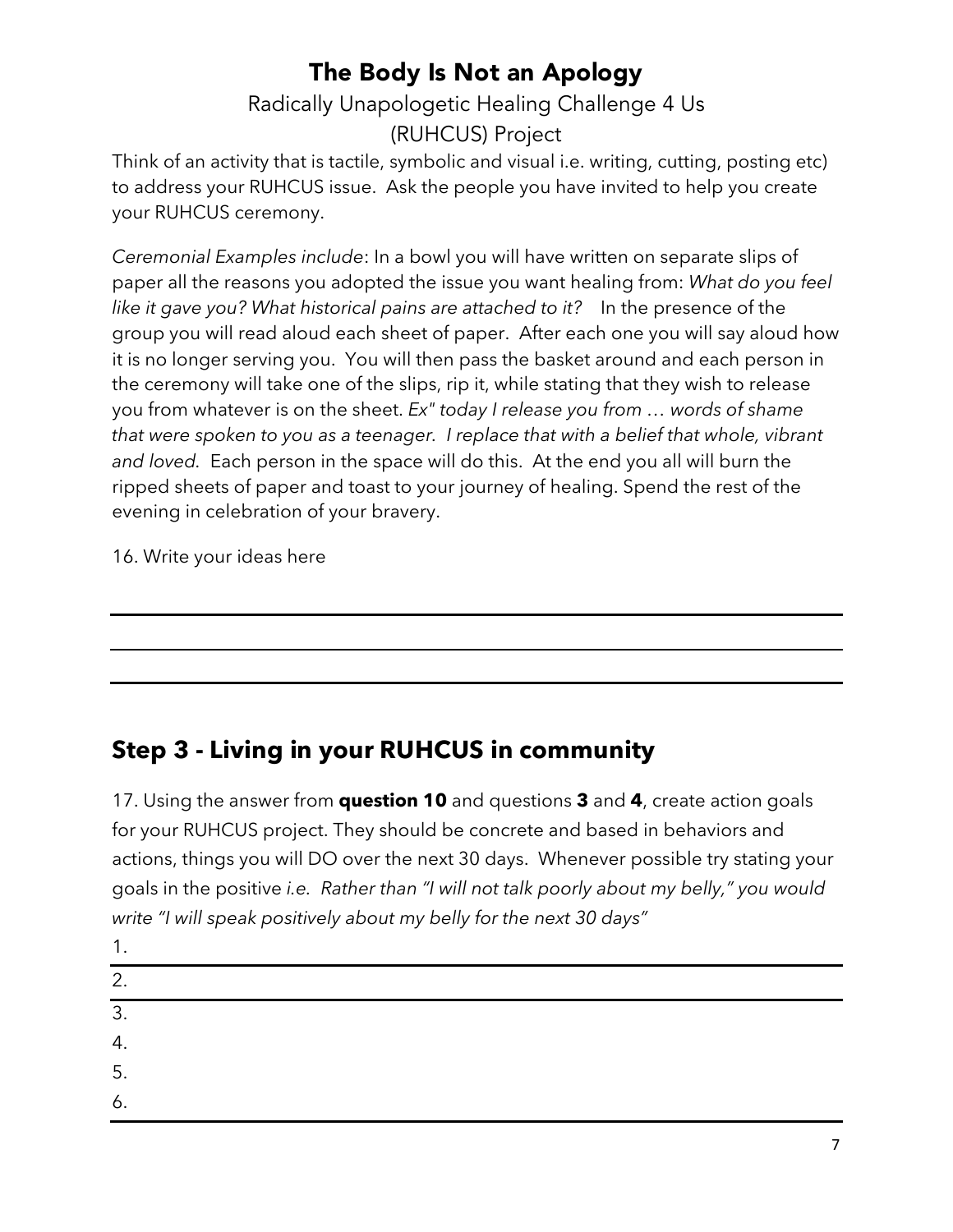Radically Unapologetic Healing Challenge 4 Us (RUHCUS) Project

7. 8.